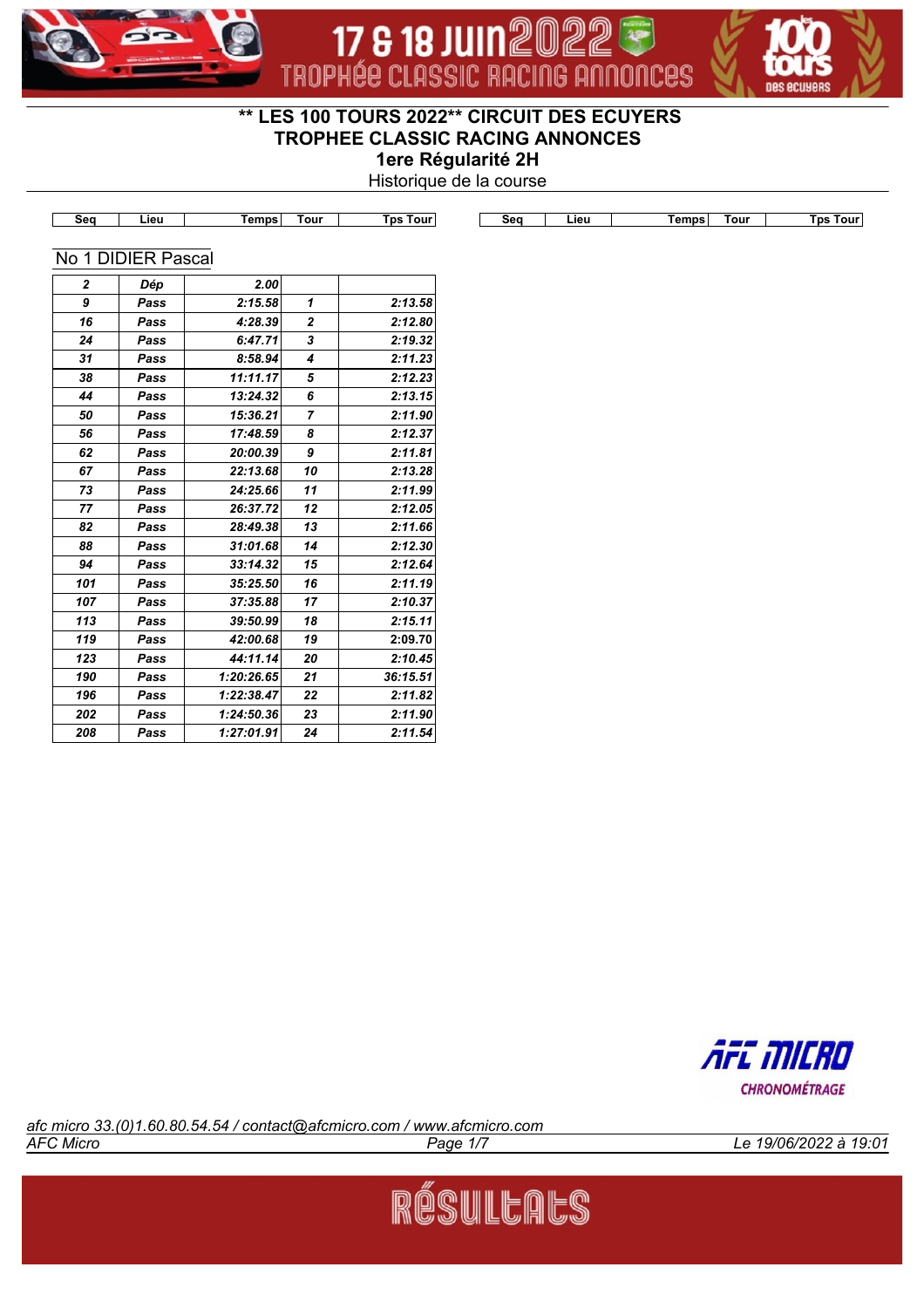





|     |      | <u>ivilipa</u>                           | $\cdots$       | 1 <b>p</b> o 1 <b>vu</b> r |
|-----|------|------------------------------------------|----------------|----------------------------|
|     |      | No 20 PERSYN Dominique / VERCAMER Julien |                |                            |
|     |      |                                          |                |                            |
| 5   | Dép  | 3.94                                     |                |                            |
| 11  | Pass | 2:26.77                                  | 1              | 2:22.83                    |
| 18  | Pass | 4:45.96                                  | $\overline{2}$ | 2:19.19                    |
| 25  | Pass | 7:04.68                                  | 3              | 2:18.71                    |
| 32  | Pass | 9:21.77                                  | 4              | 2:17.09                    |
| 39  | Pass | 11:40.82                                 | 5              | 2:19.05                    |
| 45  | Pass | 13:58.84                                 | 6              | 2:18.03                    |
| 51  | Pass | 16:17.60                                 | 7              | 2:18.76                    |
| 57  | Pass | 18:37.94                                 | 8              | 2:20.33                    |
| 64  | Pass | 20:58.64                                 | 9              | 2:20.70                    |
| 70  | Pass | 23:19.52                                 | 10             | 2:20.89                    |
| 98  | Pass | 34:54.06                                 | 11             | 11:34.54                   |
| 105 | Pass | 37:17.27                                 | 12             | 2:23.20                    |
| 111 | Pass | 39:38.37                                 | 13             | 2:21.10                    |
| 118 | Pass | 42:00.11                                 | 14             | 2:21.75                    |
| 124 | Pass | 44:18.33                                 | 15             | 2:18.21                    |
| 128 | Pass | 46:38.09                                 | 16             | 2:19.76                    |
| 130 | Pass | 48:55.37                                 | 17             | 2:17.28                    |
| 134 | Pass | 51:12.26                                 | 18             | 2:16.90                    |
| 137 | Pass | 53:29.13                                 | 19             | 2:16.86                    |
| 142 | Pass | 55:46.76                                 | 20             | 2:17.64                    |
| 145 | Pass | 58:01.88                                 | 21             | 2:15.12                    |
| 150 | Pass | 1:00:17.37                               | 22             | 2:15.49                    |
| 154 | Pass | 1:02:34.06                               | 23             | 2:16.68                    |
| 158 | Pass | 1:04:52.42                               | 24             | 2:18.36                    |
| 163 | Pass | 1:07:11.58                               | 25             | 2:19.16                    |
| 168 | Pass | 1:09:28.39                               | 26             | 2:16.81                    |
| 173 | Pass | 1:11:43.22                               | 27             | 2:14.83                    |
| 178 | Pass | 1:13:57.88                               | 28             | 2:14.67                    |
| 183 | Pass | 1:16:12.39                               | 29             | 2:14.50                    |
| 186 | Pass | 1:18:32.41                               | 30             | 2:20.03                    |
| 191 | Pass | 1:20:51.29                               | 31             | 2:18.88                    |
| 198 | Pass | 1:23:11.48                               | 32             | 2:20.19                    |
| 204 | Pass | 1:25:26.88                               | 33             | 2:15.39                    |

**Seq Lieu Temps Tour Tps Tour Seq Lieu Temps Tour Tps Tour**



*AFC Micro Page 2/7 Le 19/06/2022 à 19:01 afc micro 33.(0)1.60.80.54.54 / contact@afcmicro.com / www.afcmicro.com*

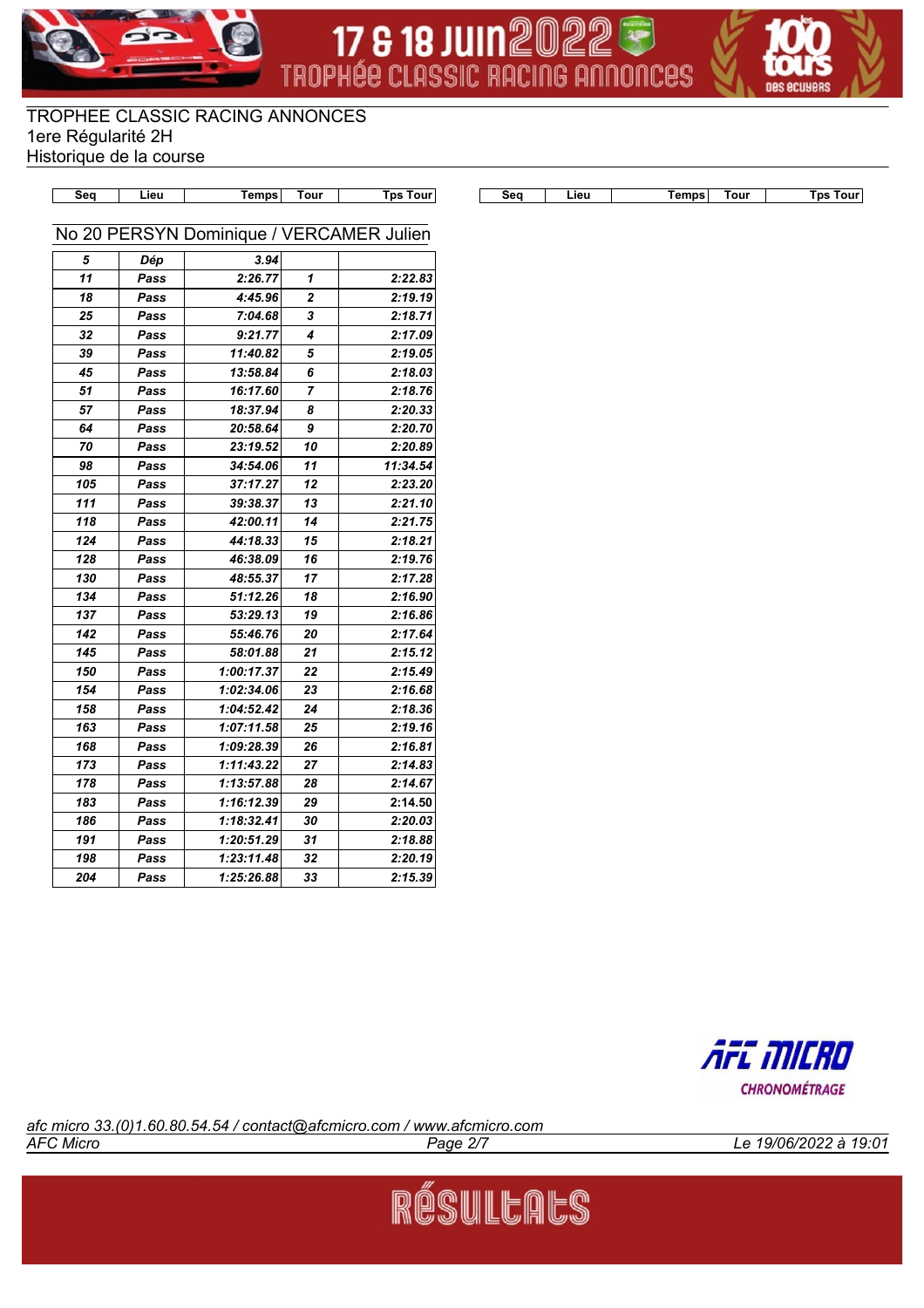





| $-0n$ | 1011 | mns | our |  |
|-------|------|-----|-----|--|

**Seq Lieu Temps Tour Tps Tour Seq Lieu Temps Tour Tps Tour**

## No 28 CALIFANO Mario

| 7   | Dép  | 4.65       |             |          |
|-----|------|------------|-------------|----------|
| 13  | Pass | 2:37.04    | 1           | 2:32.38  |
| 20  | Pass | 5:05.98    | $\mathbf 2$ | 2:28.95  |
| 28  | Pass | 7:33.35    | 3           | 2:27.36  |
| 35  | Pass | 10:01.08   | 4           | 2:27.73  |
| 60  | Pass | 19:45.78   | 5           | 9:44.70  |
| 69  | Pass | 22:17.81   | 6           | 2:32.03  |
| 75  | Pass | 24:45.14   | 7           | 2:27.33  |
| 79  | Pass | 27:11.01   | 8           | 2:25.87  |
| 84  | Pass | 29:35.51   | 9           | 2:24.50  |
| 90  | Pass | 31:59.78   | 10          | 2:24.27  |
| 96  | Pass | 34:24.60   | 11          | 2:24.82  |
| 103 | Pass | 36:50.22   | 12          | 2:25.63  |
| 110 | Pass | 39:16.36   | 13          | 2:26.13  |
| 116 | Pass | 41:42.20   | 14          | 2:25.84  |
| 122 | Pass | 44:08.31   | 15          | 2:26.12  |
| 127 | Pass | 46:33.46   | 16          | 2:25.14  |
| 149 | Pass | 59:42.11   | 17          | 13:08.65 |
| 153 | Pass | 1:02:10.22 | 18          | 2:28.11  |
| 157 | Pass | 1:04:35.40 | 19          | 2:25.18  |
| 162 | Pass | 1:07:02.63 | 20          | 2:27.23  |
| 169 | Pass | 1:09:30.86 | 21          | 2:28.23  |
| 175 | Pass | 1:11:57.83 | 22          | 2:26.97  |
| 181 | Pass | 1:14:27.61 | 23          | 2:29.79  |
| 214 | Pass | 1:39:31.23 | 24          | 25:03.61 |
| 220 | Pass | 1:41:55.99 | 25          | 2:24.76  |
| 225 | Pass | 1:44:18.95 | 26          | 2:22.96  |
| 230 | Pass | 1:46:41.84 | 27          | 2:22.89  |
| 234 | Pass | 1:49:05.99 | 28          | 2:24.15  |
| 238 | Pass | 1:51:31.03 | 29          | 2:25.04  |



*AFC Micro Page 3/7 Le 19/06/2022 à 19:01 afc micro 33.(0)1.60.80.54.54 / contact@afcmicro.com / www.afcmicro.com*

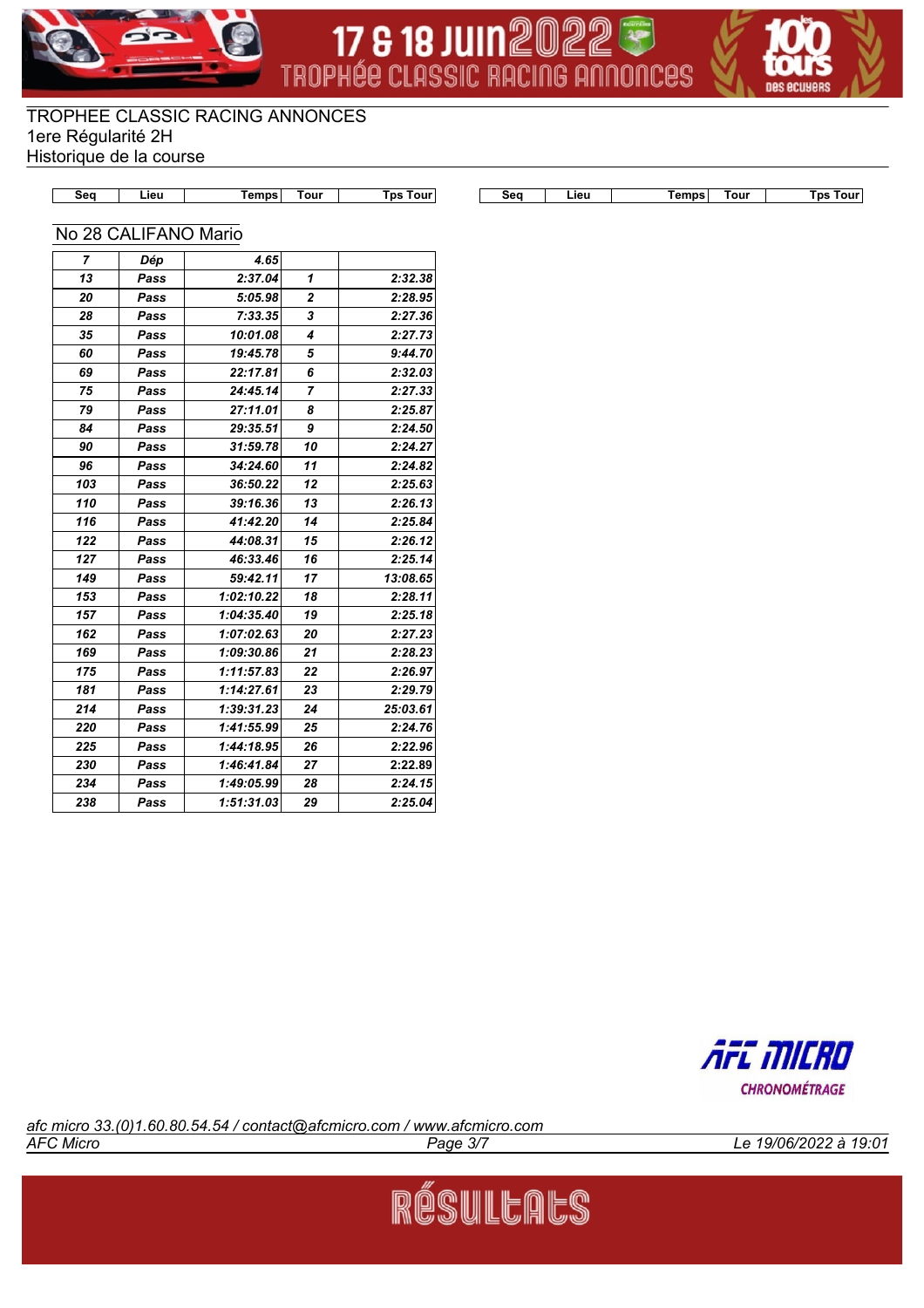





| $-0o$ | mns:<br>--- | our |  |
|-------|-------------|-----|--|

**Seq Lieu Temps Tour Tps Tour Seq Lieu Temps Tour Tps Tour**

#### No 59 LEWEURS Axel

| 8   | Dép  | 7.64       |              |          |
|-----|------|------------|--------------|----------|
| 15  | Pass | 2:38.76    | 1            | 2:31.12  |
| 21  | Pass | 5:06.07    | $\mathbf{z}$ | 2:27.31  |
| 27  | Pass | 7:31.70    | 3            | 2:25.63  |
| 34  | Pass | 10:00.73   | 4            | 2:29.03  |
| 41  | Pass | 12:26.04   | 5            | 2:25.31  |
| 47  | Pass | 14:53.36   | 6            | 2:27.32  |
| 53  | Pass | 17:19.71   | 7            | 2:26.34  |
| 59  | Pass | 19:43.42   | 8            | 2:23.72  |
| 68  | Pass | 22:15.92   | 9            | 2:32.50  |
| 74  | Pass | 24:43.71   | 10           | 2:27.79  |
| 80  | Pass | 27:11.55   | 11           | 2:27.84  |
| 85  | Pass | 29:38.09   | 12           | 2:26.53  |
| 91  | Pass | 32:03.68   | 13           | 2:25.60  |
| 97  | Pass | 34:28.67   | 14           | 2:24.98  |
| 104 | Pass | 36:56.72   | 15           | 2:28.06  |
| 132 | Pass | 51:00.06   | 16           | 14:03.34 |
| 136 | Pass | 53:23.83   | 17           | 2:23.76  |
| 141 | Pass | 55:46.42   | 18           | 2:22.59  |
| 146 | Pass | 58:06.68   | 19           | 2:20.27  |
| 151 | Pass | 1:00:27.97 | 20           | 2:21.29  |
| 155 | Pass | 1:02:50.92 | 21           | 2:22.95  |
| 159 | Pass | 1:05:11.96 | 22           | 2:21.04  |
| 164 | Pass | 1:07:35.12 | 23           | 2:23.16  |
| 171 | Pass | 1:09:55.34 | 24           | 2:20.22  |
| 194 | Pass | 1:21:32.71 | 25           | 11:37.37 |
| 200 | Pass | 1:23:57.60 | 26           | 2:24.89  |
| 206 | Pass | 1:26:19.38 | 27           | 2:21.78  |
| 211 | Pass | 1:38:44.62 | 28           | 12:25.23 |
| 216 | Pass | 1:41:04.04 | 29           | 2:19.43  |
| 221 | Pass | 1:43:29.51 | 30           | 2:25.47  |
| 226 | Pass | 1:45:55.40 | 31           | 2:25.89  |
| 232 | Pass | 1:48:16.82 | 32           | 2:21.41  |
| 236 | Pass | 1:50:36.91 | 33           | 2:20.10  |



*AFC Micro Page 4/7 Le 19/06/2022 à 19:01 afc micro 33.(0)1.60.80.54.54 / contact@afcmicro.com / www.afcmicro.com*

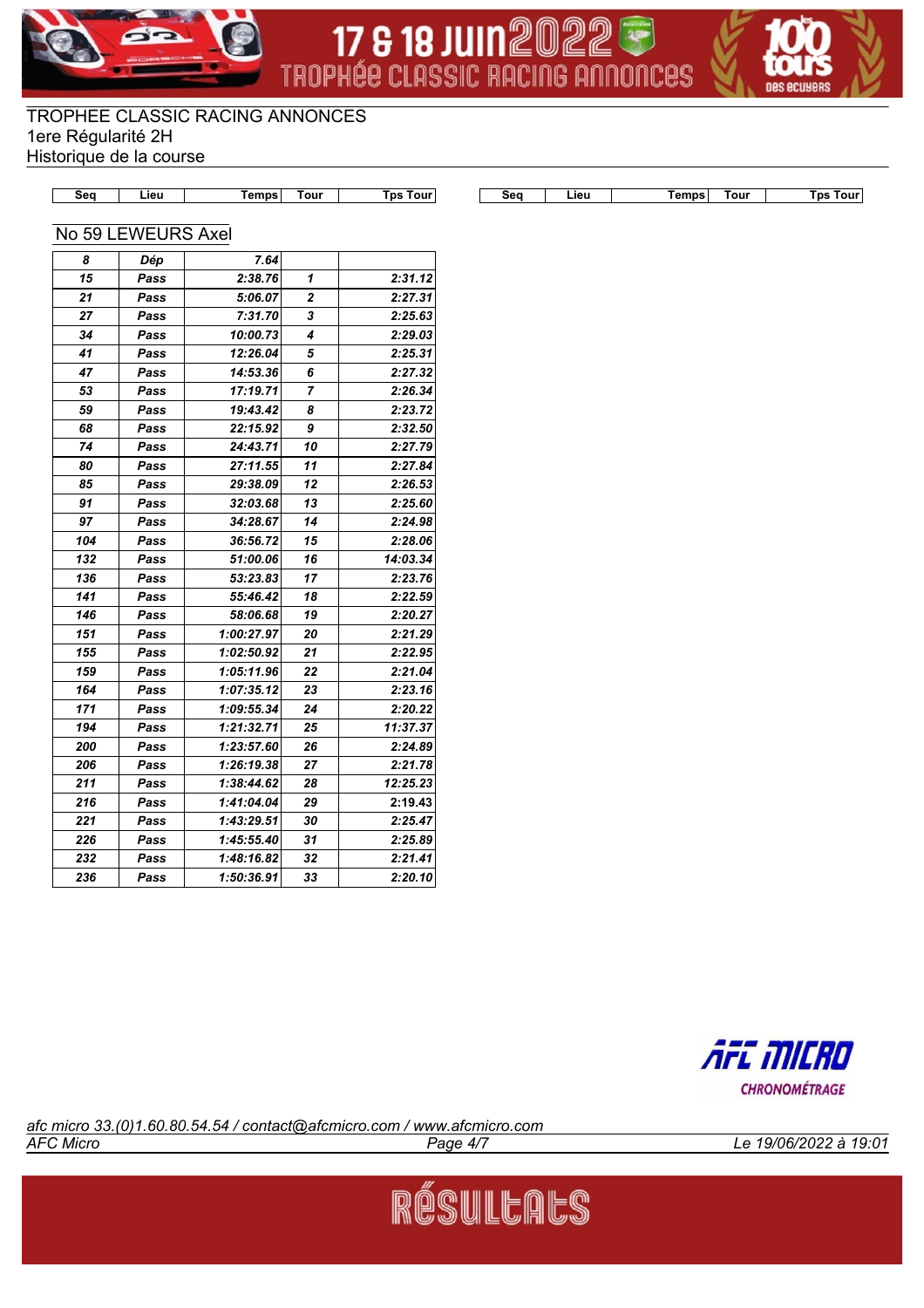





|  | nur |
|--|-----|

**Seq Lieu Temps Tour Tps Tour Seq Lieu Temps Tour Tps Tour**

## No 67 CLORENNEC Bertrand / DECLERCK

| 6   | Dép  | 4.46       |    |          |
|-----|------|------------|----|----------|
| 14  | Pass | 2:38.34    | 1  | 2:33.87  |
| 22  | Pass | 5:07.45    | 2  | 2:29.12  |
| 29  | Pass | 7:35.64    | 3  | 2:28.19  |
| 36  | Pass | 10:02.14   | 4  | 2:26.50  |
| 42  | Pass | 12:36.74   | 5  | 2:34.60  |
| 48  | Pass | 15:11.00   | 6  | 2:34.26  |
| 54  | Pass | 17:38.89   | 7  | 2:27.89  |
| 63  | Pass | 20:10.65   | 8  | 2:31.76  |
| 86  | Pass | 30:12.84   | 9  | 10:02.19 |
| 92  | Pass | 32:43.90   | 10 | 2:31.06  |
| 99  | Pass | 35:14.86   | 11 | 2:30.96  |
| 108 | Pass | 37:45.26   | 12 | 2:30.40  |
| 114 | Pass | 40:12.36   | 13 | 2:27.10  |
| 133 | Pass | 51:01.70   | 14 | 10:49.34 |
| 138 | Pass | 53:32.00   | 15 | 2:30.30  |
| 143 | Pass | 56:00.91   | 16 | 2:28.91  |
| 147 | Pass | 58:31.22   | 17 | 2:30.31  |
| 167 | Pass | 1:09:16.58 | 18 | 10:45.36 |
| 174 | Pass | 1:11:53.15 | 19 | 2:36.57  |
| 180 | Pass | 1:14:21.81 | 20 | 2:28.66  |
| 185 | Pass | 1:16:49.87 | 21 | 2:28.06  |
| 189 | Pass | 1:19:14.58 | 22 | 2:24.71  |
| 195 | Pass | 1:21:40.10 | 23 | 2:25.52  |
| 201 | Pass | 1:24:05.33 | 24 | 2:25.23  |
| 207 | Pass | 1:26:29.86 | 25 | 2:24.52  |
| 212 | Pass | 1:38:49.84 | 26 | 12:19.98 |
| 217 | Pass | 1:41:17.98 | 27 | 2:28.15  |
| 222 | Pass | 1:43:45.39 | 28 | 2:27.41  |
| 228 | Pass | 1:46:10.74 | 29 | 2:25.35  |



*AFC Micro Page 5/7 Le 19/06/2022 à 19:01 afc micro 33.(0)1.60.80.54.54 / contact@afcmicro.com / www.afcmicro.com*

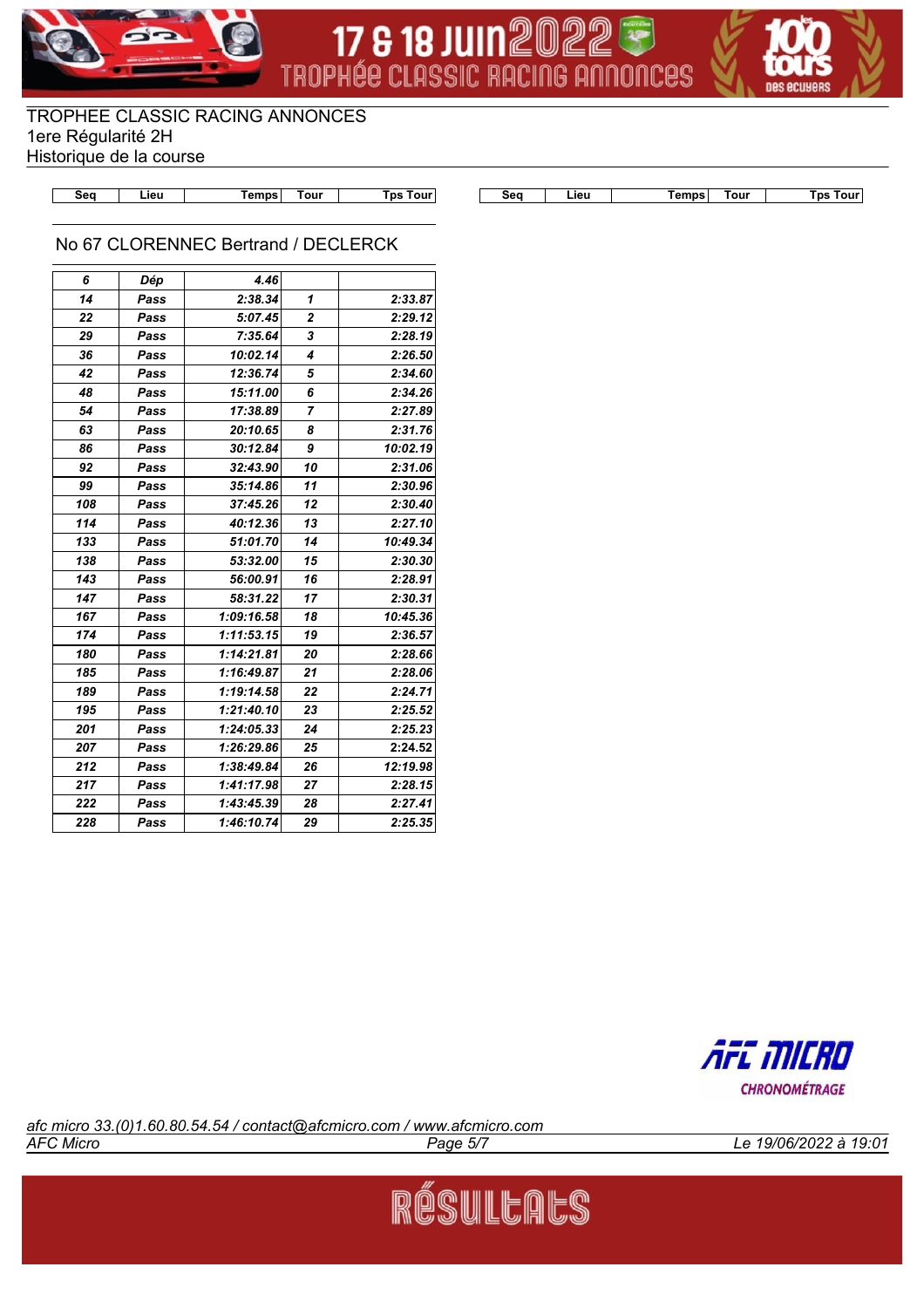





**Seq Lieu Temps Tour Tps Tour Seq Lieu Temps Tour Tps Tour**

#### No 73 DE NAZELLE Vivien / DE NAZELLE

| 4   | Dép  | 3.22       |                |         |
|-----|------|------------|----------------|---------|
| 12  | Pass | 2:33.10    | 1              | 2:29.88 |
| 19  | Pass | 4:56.60    | $\overline{2}$ | 2:23.50 |
| 26  | Pass | 7:24.09    | 3              | 2:27.49 |
| 33  | Pass | 9:53.08    | 4              | 2:28.99 |
| 40  | Pass | 12:23.20   | 5              | 2:30.12 |
| 46  | Pass | 14:46.05   | 6              | 2:22.85 |
| 52  | Pass | 17:08.16   | 7              | 2:22.10 |
| 58  | Pass | 19:30.61   | 8              | 2:22.46 |
| 65  | Pass | 21:53.44   | 9              | 2:22.83 |
| 71  | Pass | 24:16.08   | 10             | 2:22.63 |
| 78  | Pass | 26:42.55   | 11             | 2:26.47 |
| 83  | Pass | 29:03.90   | 12             | 2:21.36 |
| 89  | Pass | 31:30.49   | 13             | 2:26.58 |
| 95  | Pass | 33:52.47   | 14             | 2:21.99 |
| 102 | Pass | 36:14.82   | 15             | 2:22.35 |
| 109 | Pass | 38:35.24   | 16             | 2:20.42 |
| 115 | Pass | 40:54.39   | 17             | 2:19.15 |
| 120 | Pass | 43:17.80   | 18             | 2:23.40 |
| 125 | Pass | 45:42.06   | 19             | 2:24.27 |
| 139 | Pass | 54:29.32   | 20             | 8:47.26 |
| 144 | Pass | 56:55.84   | 21             | 2:26.52 |
| 148 | Pass | 59:23.04   | 22             | 2:27.20 |
| 152 | Pass | 1:01:46.34 | 23             | 2:23.29 |
| 156 | Pass | 1:04:10.03 | 24             | 2:23.69 |
| 161 | Pass | 1:06:29.00 | 25             | 2:18.98 |
| 177 | Pass | 1:13:30.34 | 26             | 7:01.33 |



*AFC Micro Page 6/7 Le 19/06/2022 à 19:01 afc micro 33.(0)1.60.80.54.54 / contact@afcmicro.com / www.afcmicro.com*